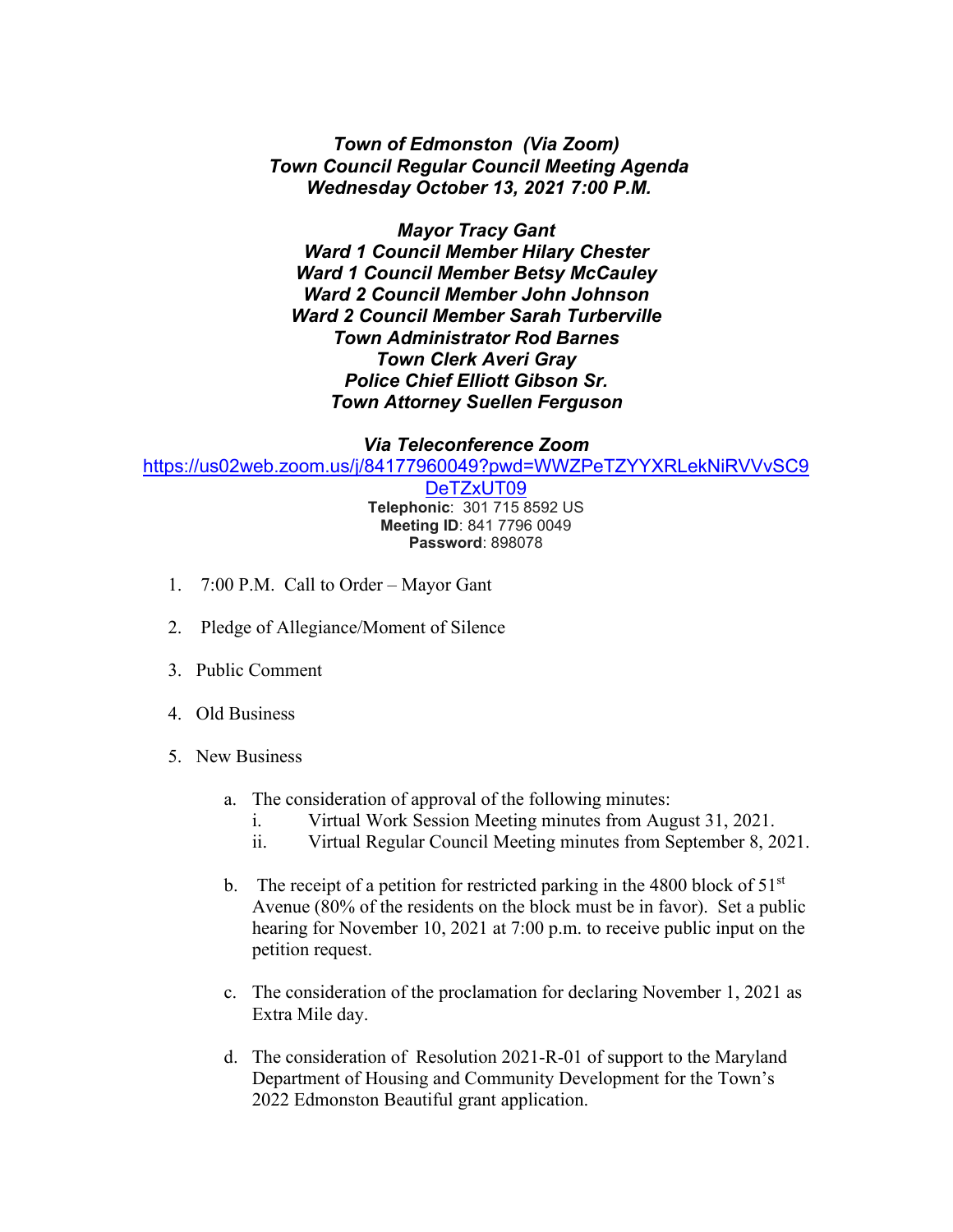- e. The consideration of adding a P/T Code Compliance Officer to the FY21- 22 budget.
- 6. Police Department Report (Police and Code Enforcement) Police Chief Gibson
- 7. Town Administrator Report (General Government and Public Works) Rod Barnes
- 8. Council Dialogue
- 9. Mayor's Comments
- 10. Closed Session to discuss the appointment, employment, assignment, promotion, discipline, demotion, compensation, removal, resignation, or performance evaluation of appointees, employees, or officials over whom this public body has jurisdiction; or any other personnel matter that affects one or more specific individuals and/or to consult with counsel to obtain legal advice on a legal matter.
- 11. Adjournment

Upcoming events:

October 15, Edmonston Talks – Pandemic – What Now?

October 1 – Halloween Yard Decorating Begins

October 5, Town Council Work Session, Virtual, 6:30 p.m.

October 13, Regular Session Council Meetings, Virtual, 7:00 p.m.

October 14, Edmonston Police Department Domestic Violence Awareness Assembly, Town Hall, 6 to 8:00 p.m.

October 16, Dumpster Day, 1:00 p.m. to 4:00 p.m.

October 21 Edmonston Talks – Celebrating Hispanic Heritage

October 29, Trunk or Treat at Town Hall, 6:00 p.m. to 8:30 p.m.

November 2, Town Council Work Session, Virtual 6:30 p.m.

November 10, Regular Session Council Meetings, Virtual 7:00 p.m.